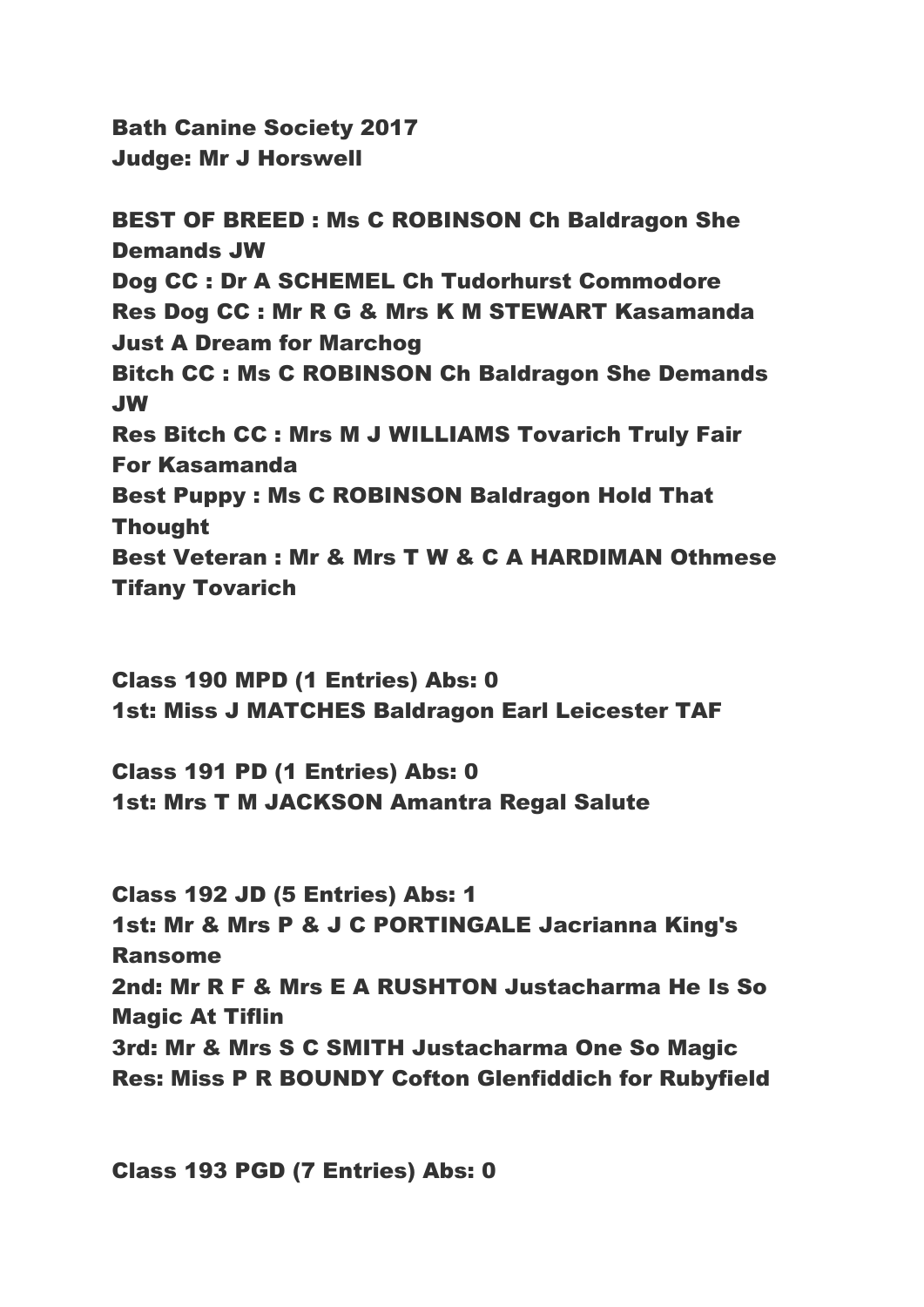1st: Mr R G & Mrs K M STEWART Kasamanda Just A Dream for Marchog 2nd: Mrs D SEARLE Lanola Massimo Dutti At Stonepit 3rd: Mr S C & Mrs G A SMITH Justacharma Magic Is **Here** Res: Mrs S E LINDLEY Headra's Flash The Cash At Meglind VHC: Mrs K L & Mr M L AUSTIN Dragonheart Winter Morning

Class 194 LD (5 Entries) Abs: 0 1st: Ms C ROBINSON Baldragon Brecon JW 2nd: Miss C MELVILLE Amantra Tiberius 3rd: Mrs K L & Mr M AUSTIN L Dragonheart Winter Morning Res: Miss D M PEARCE Carleeto Le Troubadour Under **Ozzymoon** VHC: Mrs K L & Mr M L AUSTIN Dragonheart Fall Breeze

Class 195 OD (6 Entries) Abs: 0 1st: Dr A SCHEMEL Ch Tudorhurst Commodore 2nd: Mr & Mrs S C SMITH Ch Headra's Truly Magic Is Justacharma 3rd: Mrs T M JACKSON Ch Amantra Regal Duke Res: Mr R S & Mrs R K BAKER Ch Cofton A Team Daydream VHC:

Class 196 VD NO ENTRIES

Class 197 MPB (1 Entries) Abs: 0 1st: Ms C ROBINSON Baldragon Hold That Thought